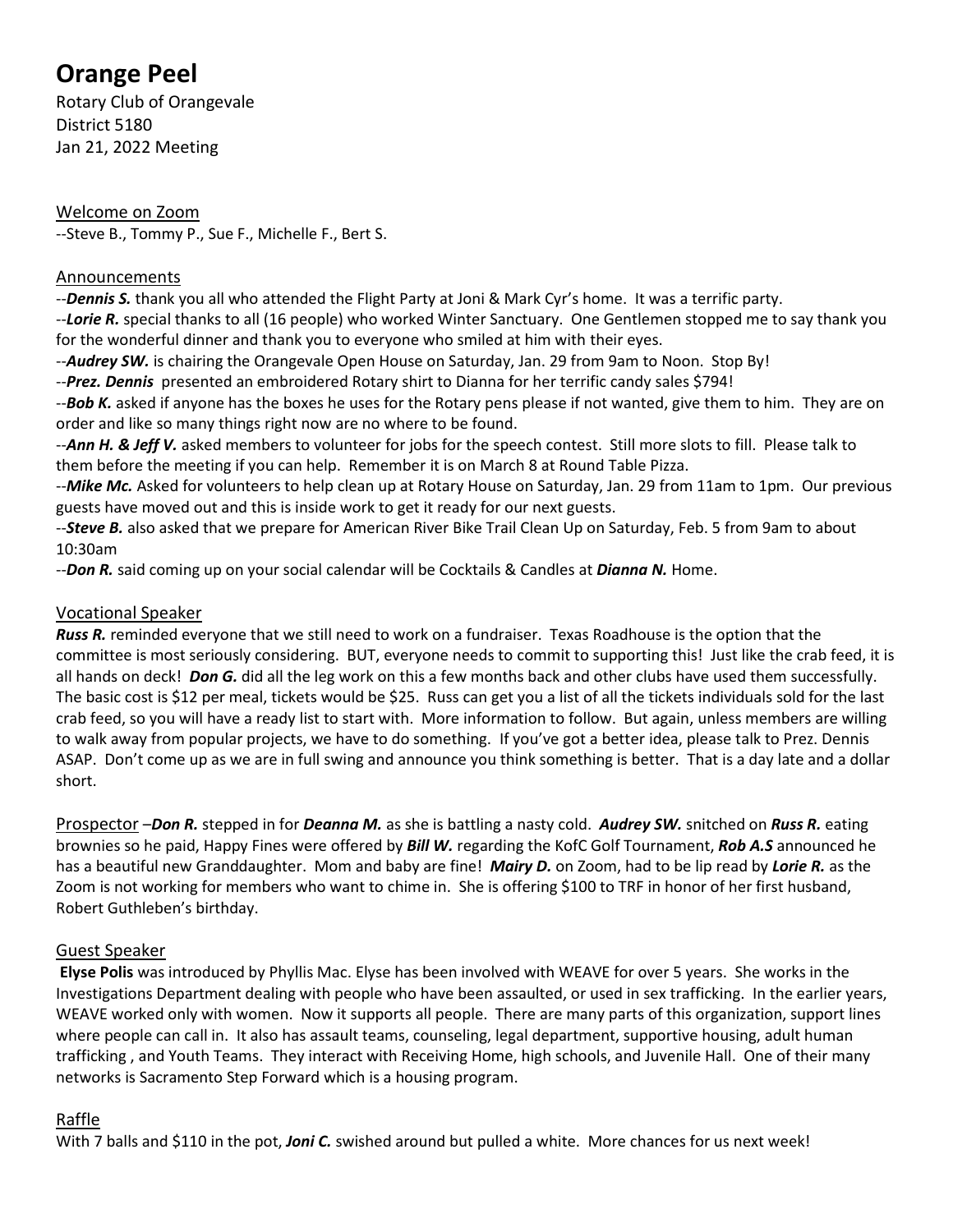Upcoming Speakers for January & February

--Jan. 28 – Barry Ross …sharing updates about Orangevale Park and Rec.

--Feb. 4 – Club Assembly

--Feb. 11 – Jeff Devoll…speaking about Camp Hope

--Feb. 18 – Horacio Oroteza speaking about his life

--Feb. 25 -- TBA

Jobs for Next Week Greeters – *Tommy P. & Catrina W.* (be there at 6:30am) Invocator – *Audrey SW.* Vocational – *Tommy P.* Raffle Ticket Seller – *Joni C.* (be there at 6:30am)

#### Thought for today...as we deal with Winter Sanctuary

"Too often we underestimate the power of a touch, a smile, a kind word, a listening ear, an honest compliment, or the smallest act of caring, all of which have the potential to turn a life around. –Leo Buscaglia

Pictures following thanks to *Bob K. & Dennis S. & Joni C.*

**……………………………..photos…next page….**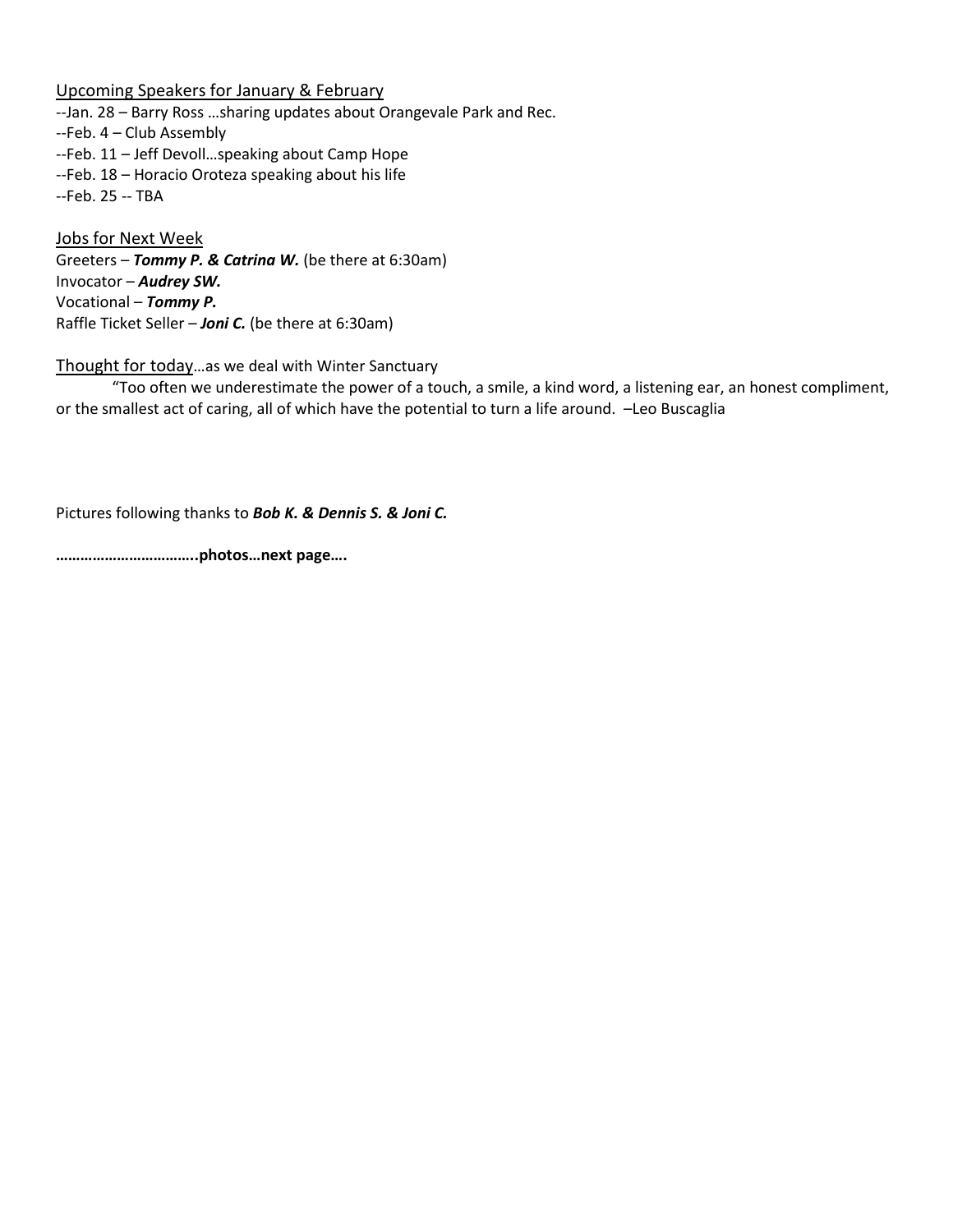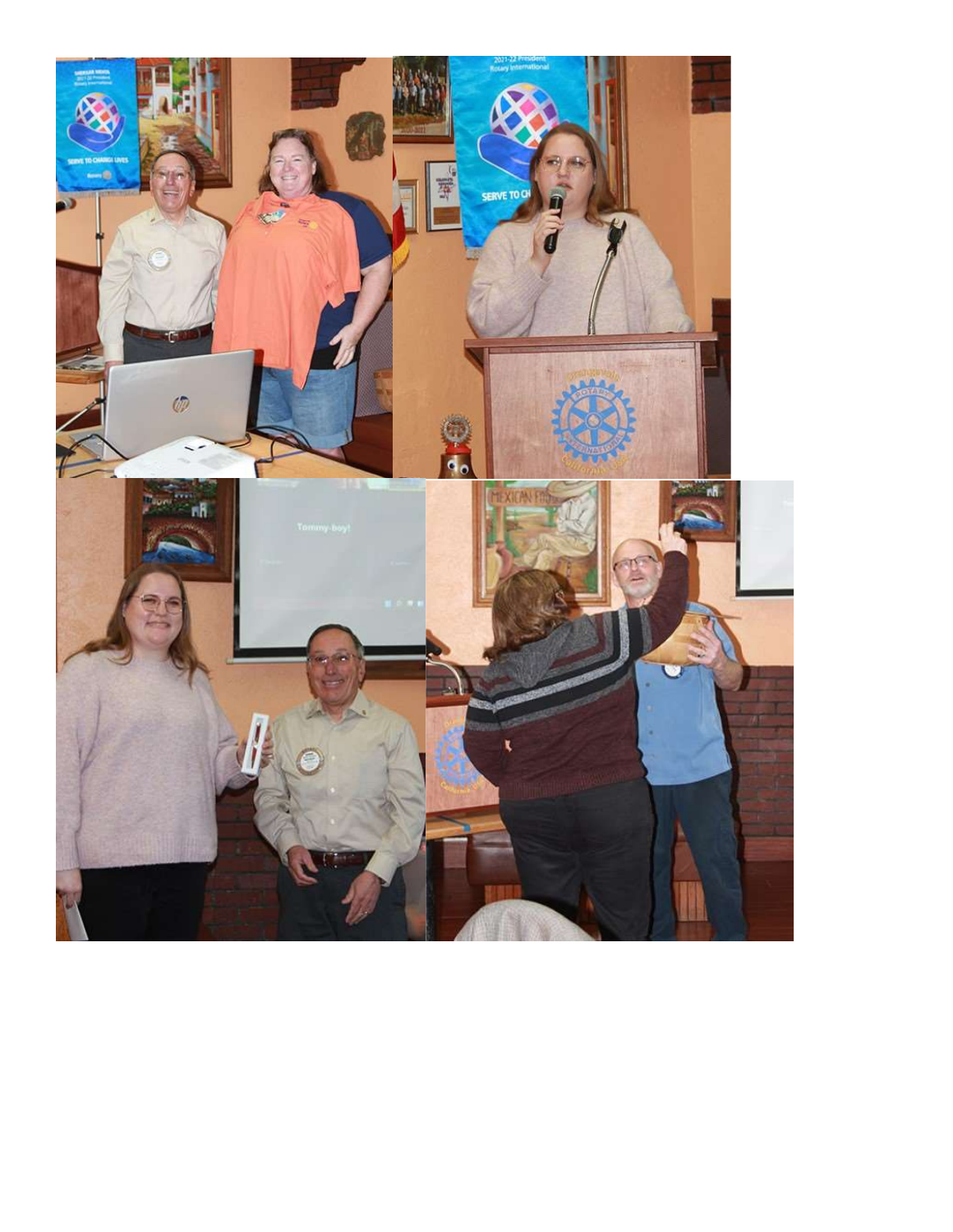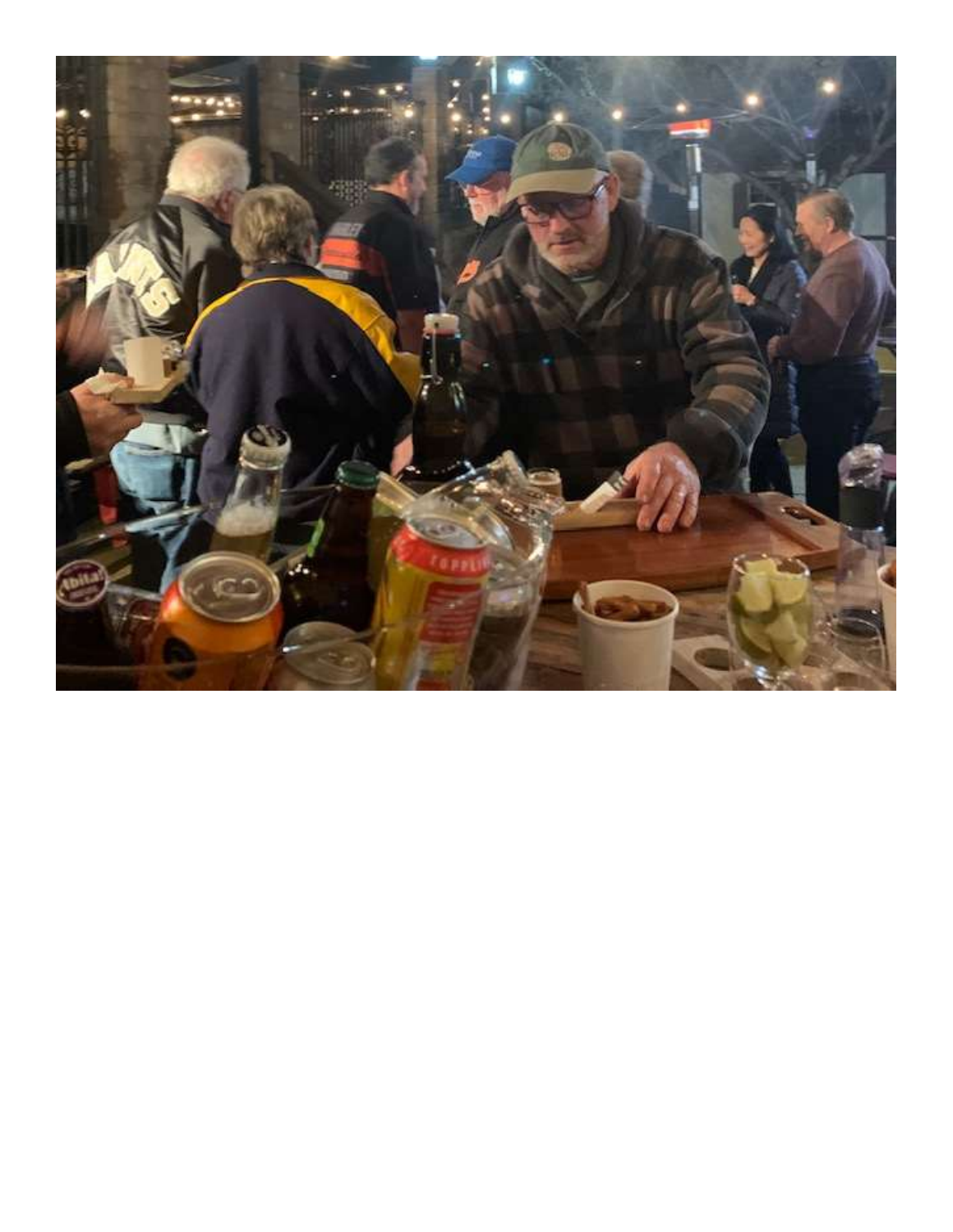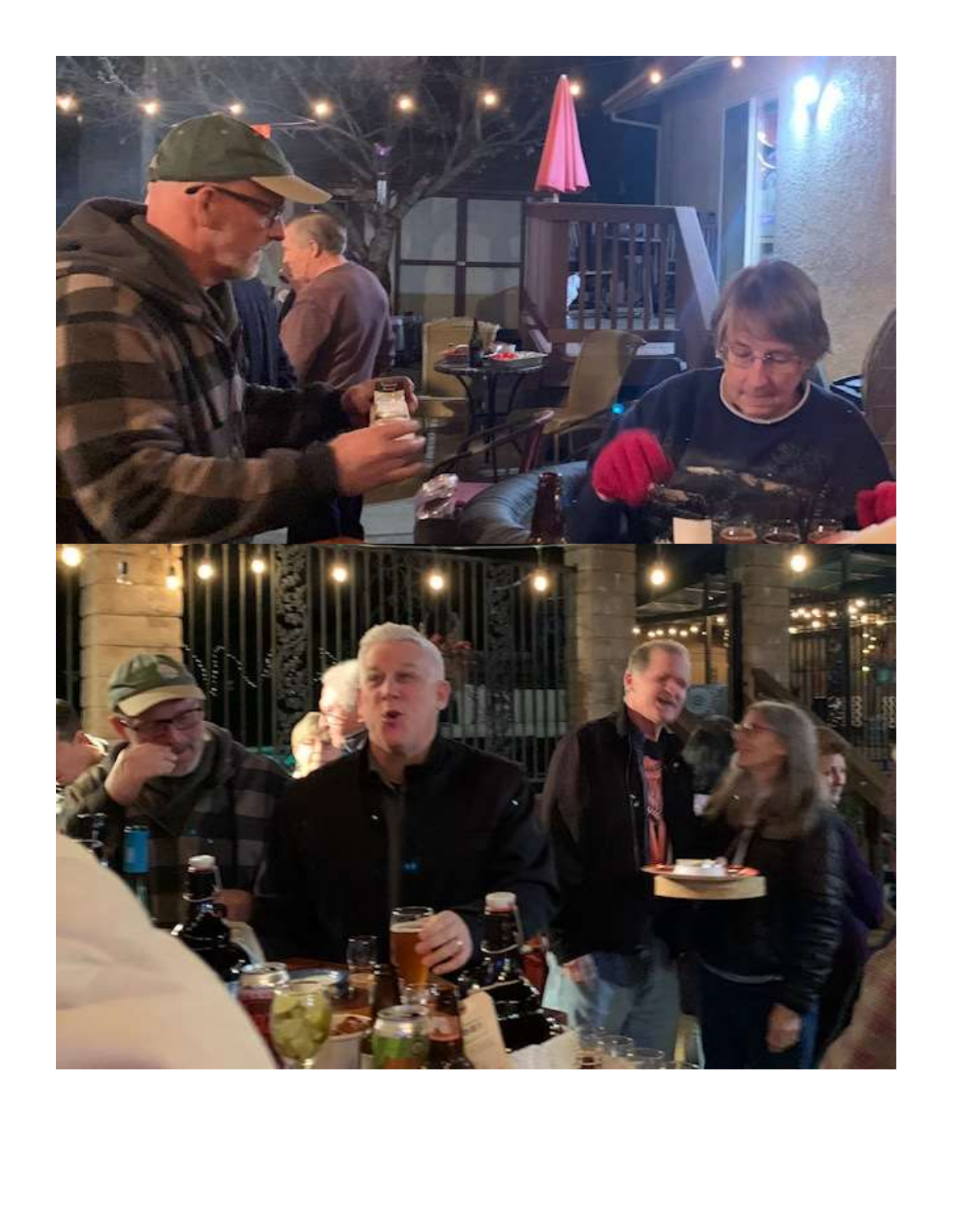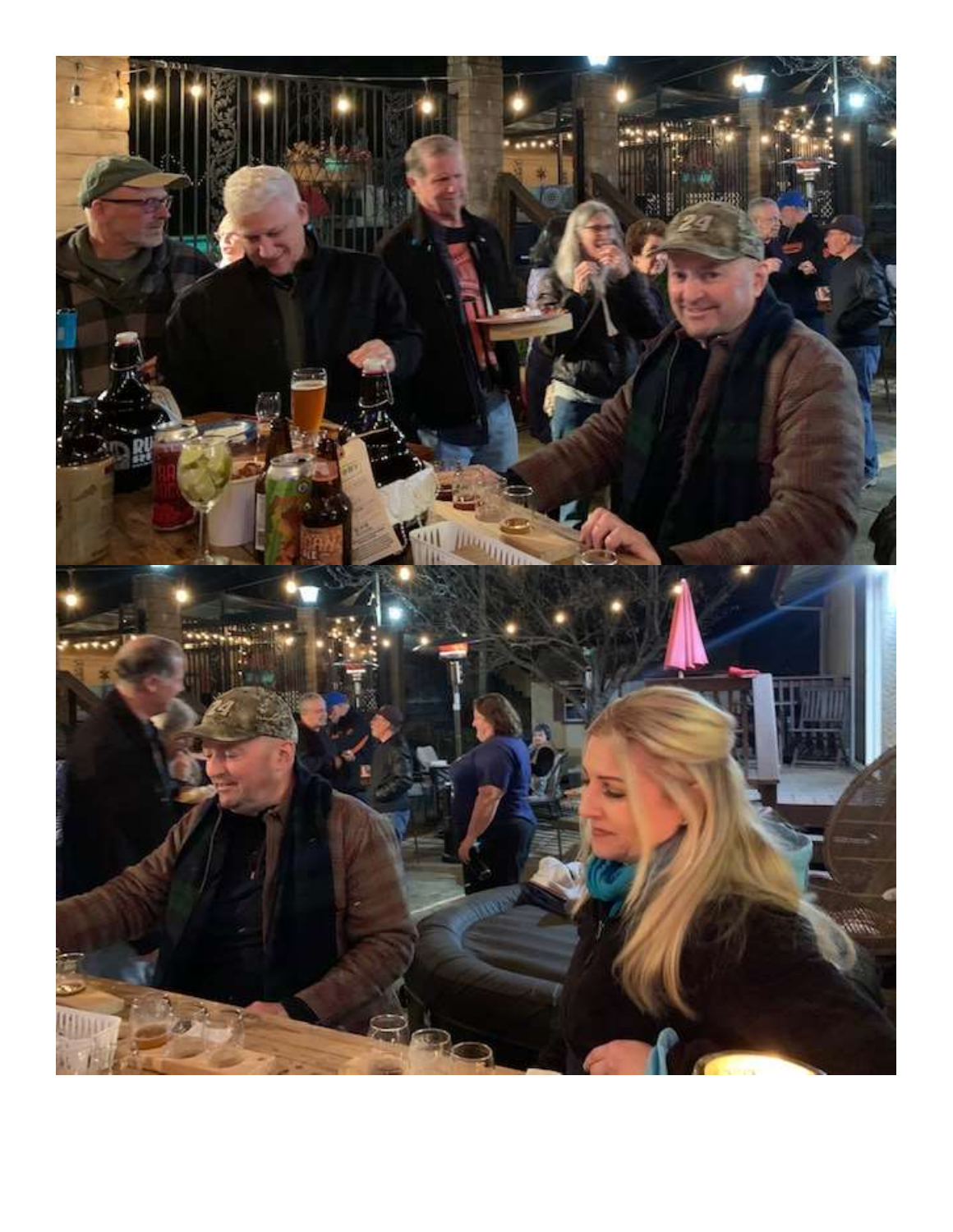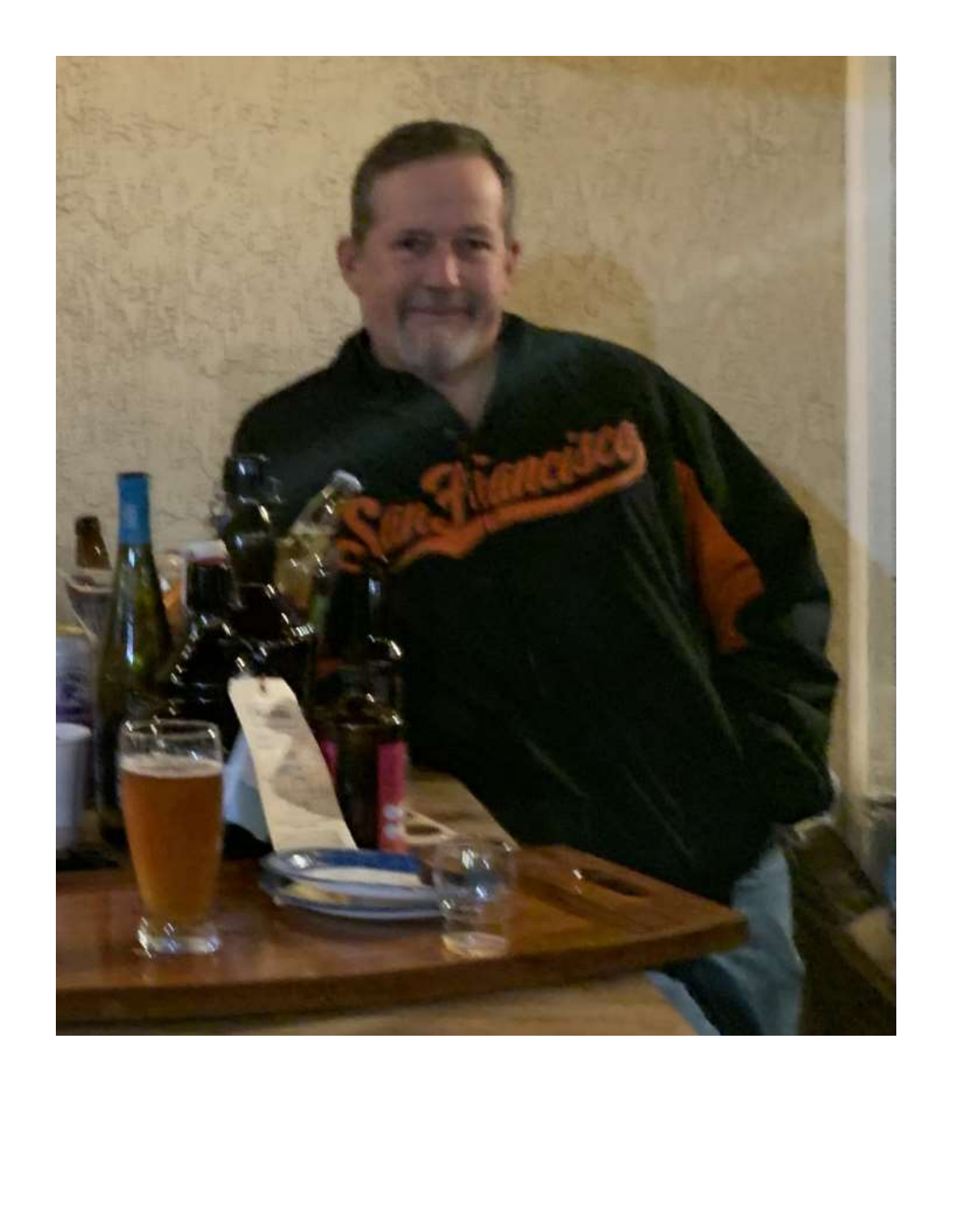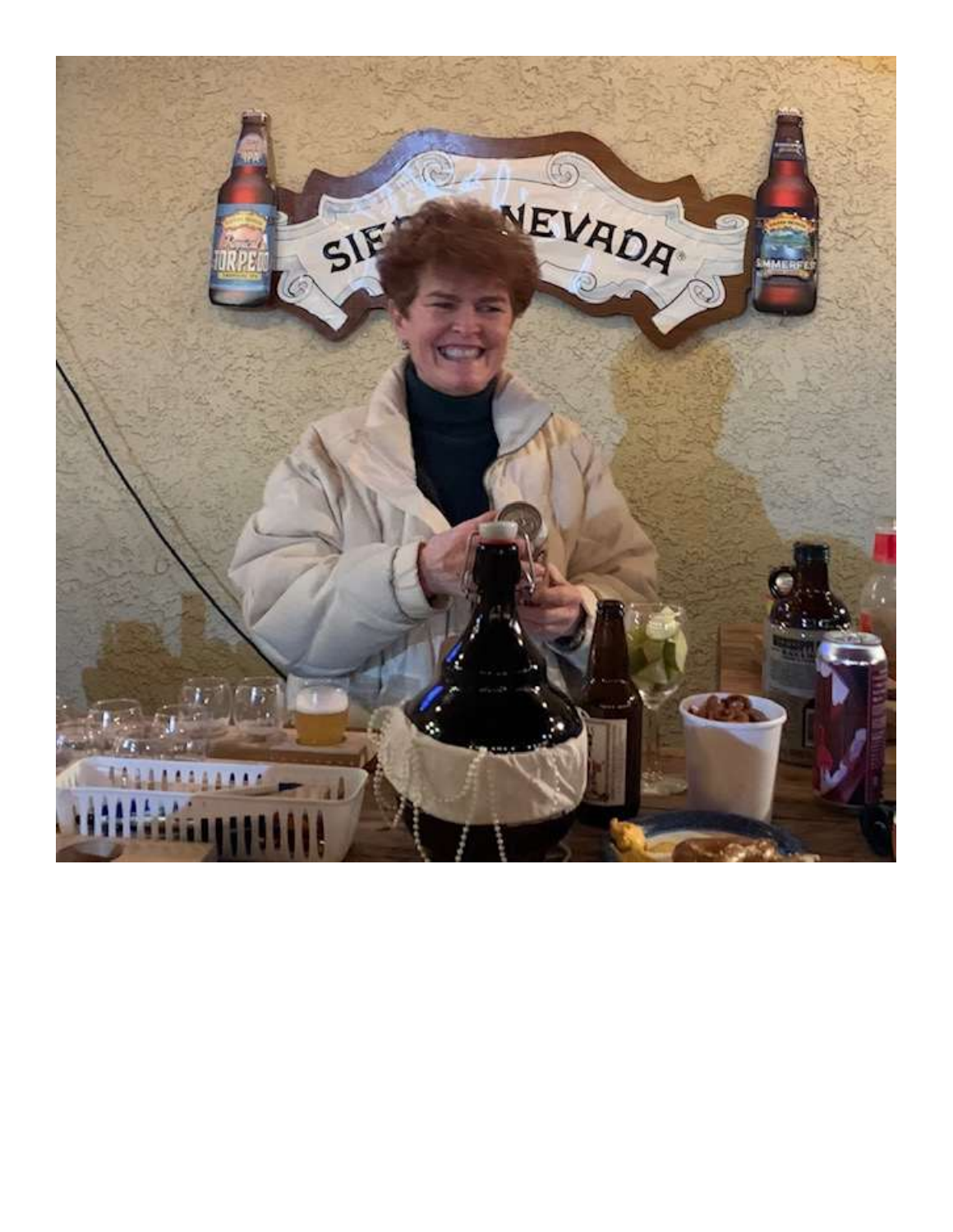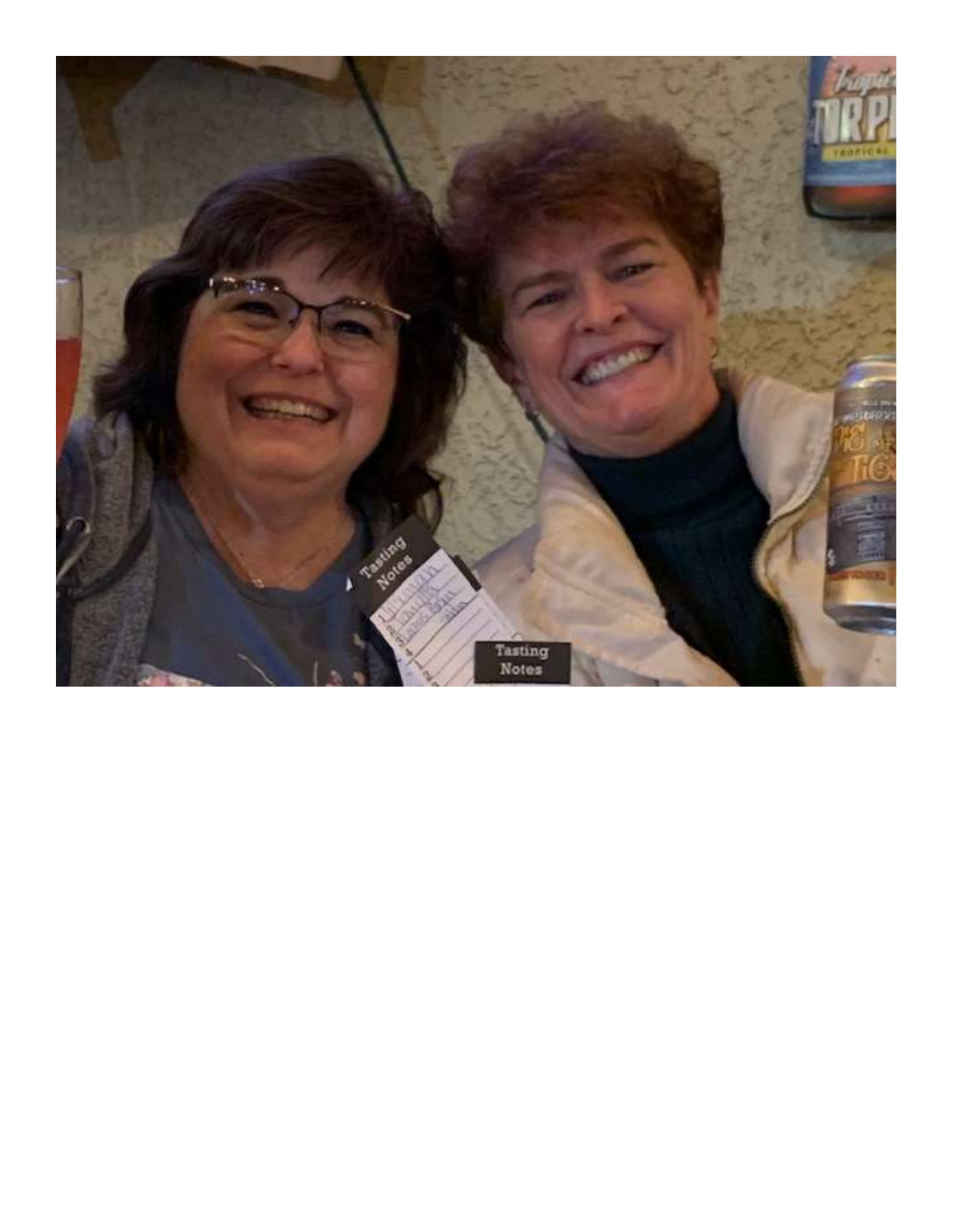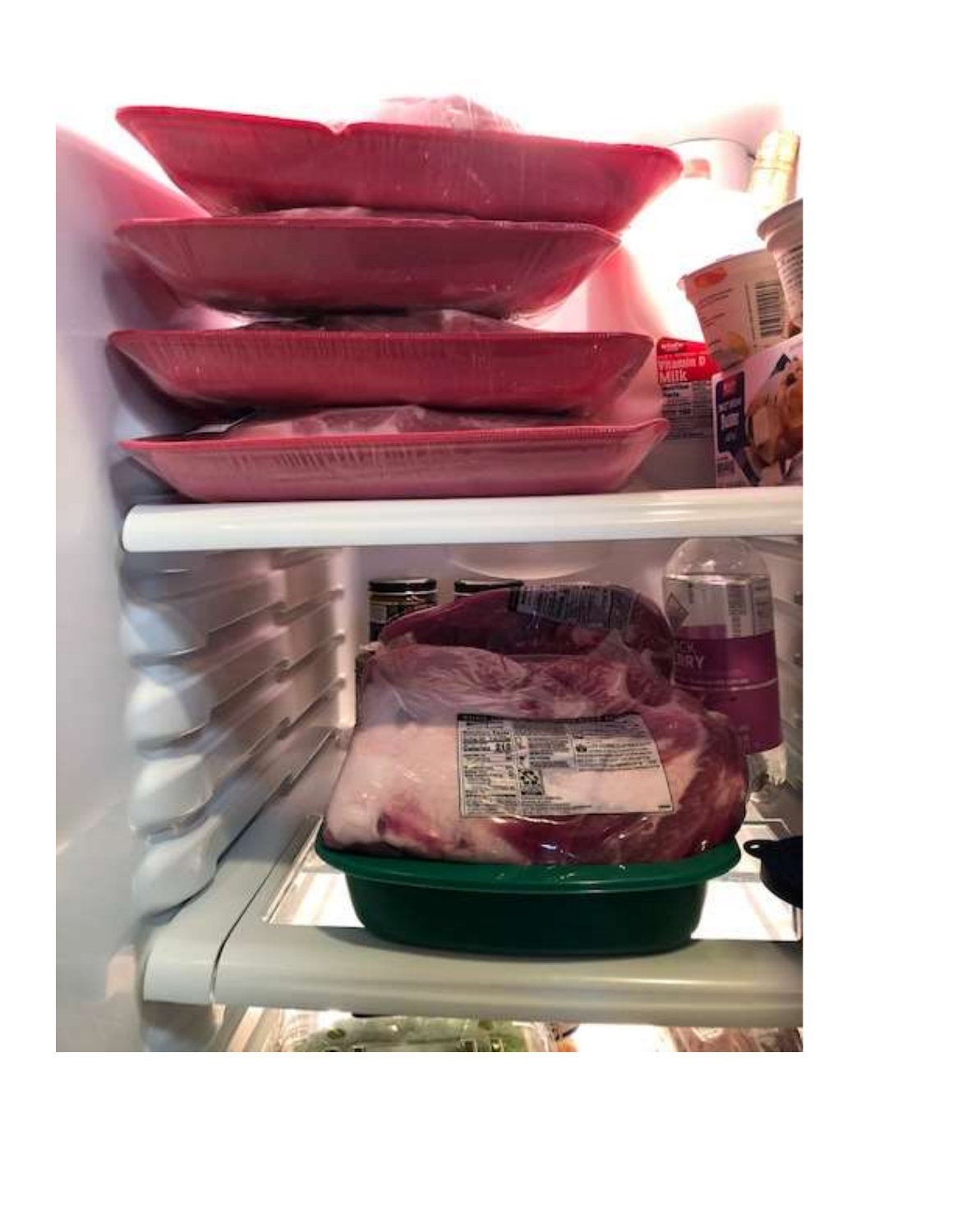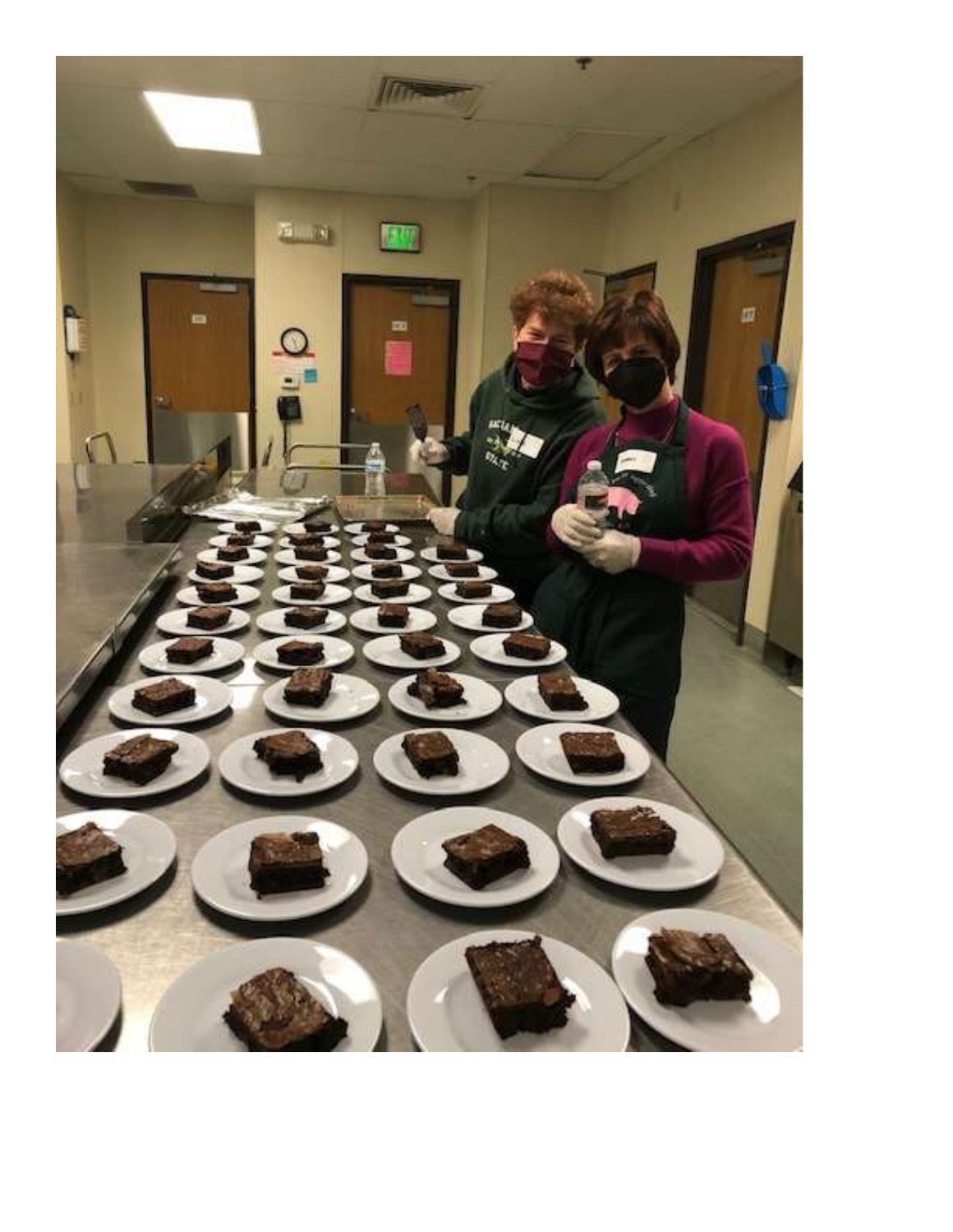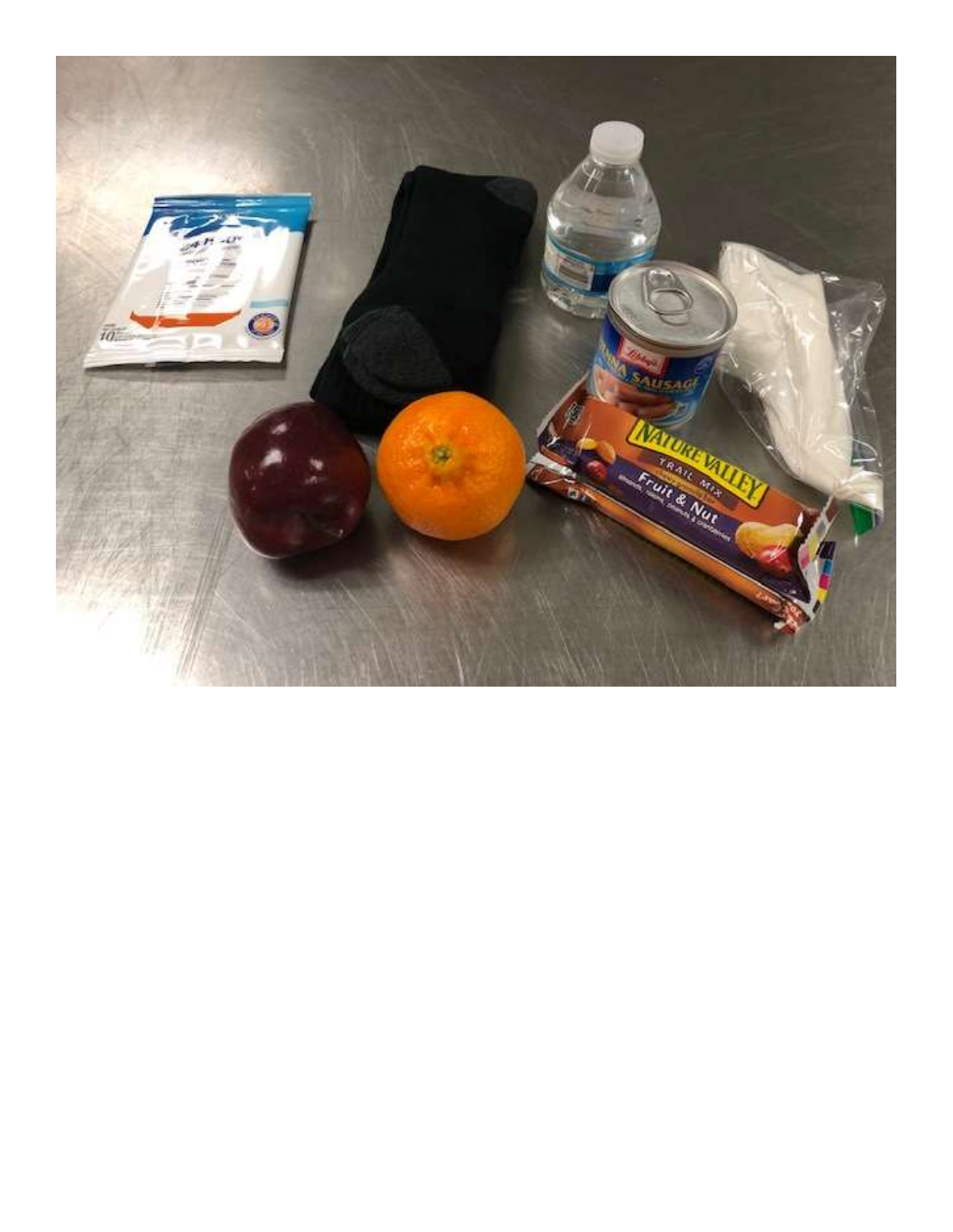